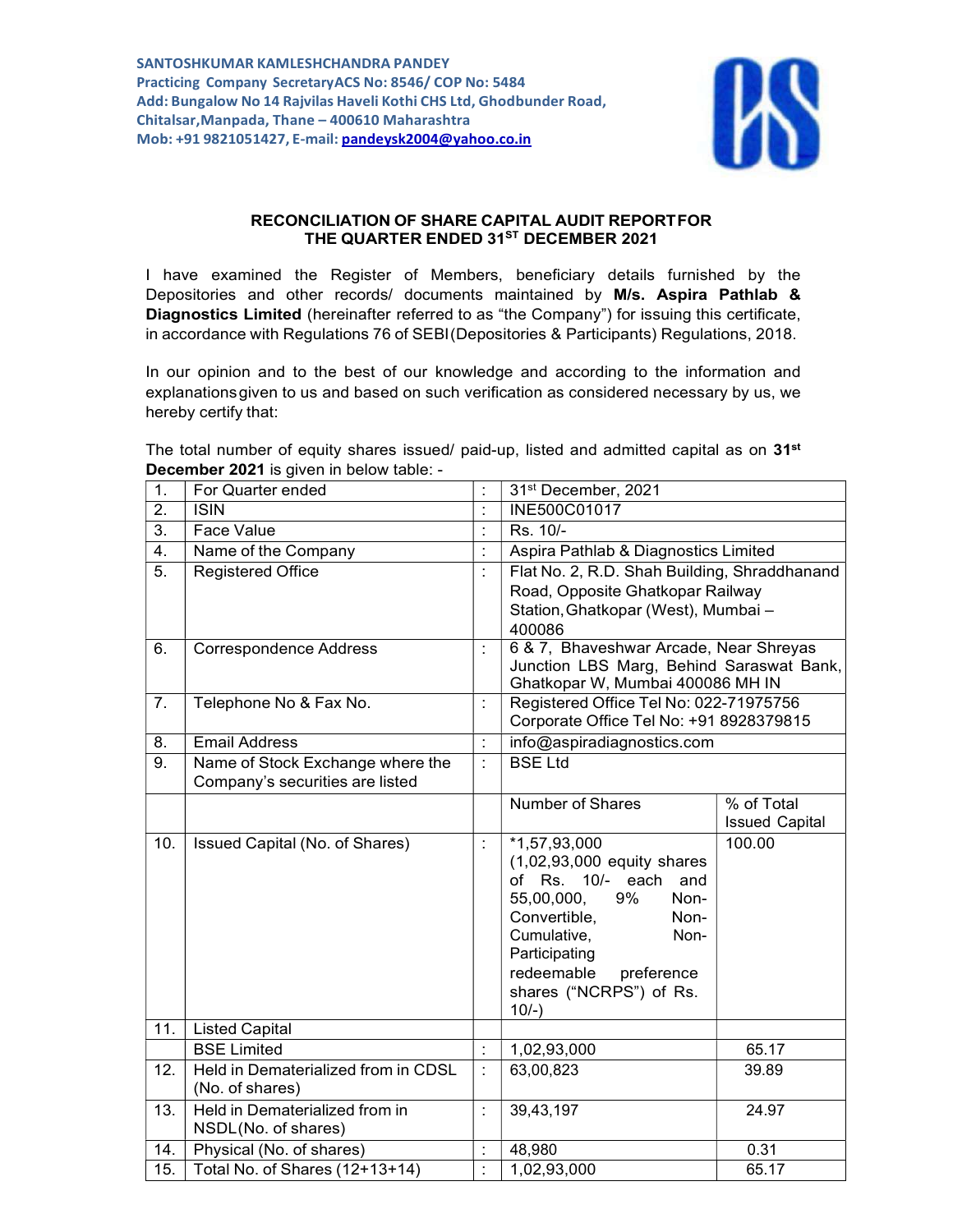

| 16.<br>17. | Reasons for difference, if any,<br>between (10 & 11), (10 & 15), (11 &<br>15)                                                                                          |                         |                                                                          | * The Company has allotted 55,00,000<br>(9% Non-Convertible, Non-Cumulative,<br>Participating<br>redeemable<br>Non-<br>preference shares ("NCRPS")) of Rs.<br>10/- each on 24 <sup>th</sup> August, 2018, & the<br>same are not listed with any stock<br>exchange.<br>Certifying the details of changes in share capital during the quarter under consideration |                       |                                 |                                 |                                                                      |  |
|------------|------------------------------------------------------------------------------------------------------------------------------------------------------------------------|-------------------------|--------------------------------------------------------------------------|-----------------------------------------------------------------------------------------------------------------------------------------------------------------------------------------------------------------------------------------------------------------------------------------------------------------------------------------------------------------|-----------------------|---------------------------------|---------------------------------|----------------------------------------------------------------------|--|
|            | asper table below                                                                                                                                                      |                         |                                                                          |                                                                                                                                                                                                                                                                                                                                                                 |                       |                                 |                                 |                                                                      |  |
|            | <b>Particulars</b>                                                                                                                                                     | No.<br>of<br>shar<br>es | Applied/Not<br>appliedfor<br>Listing                                     | <b>Stock</b>                                                                                                                                                                                                                                                                                                                                                    | Listed on<br>Exchange | Whether<br>intimated<br>to CDSL | Whether<br>intimated<br>to NSDL | In-Principle<br>Approval<br>pending from<br><b>Stock</b><br>Exchange |  |
|            |                                                                                                                                                                        |                         |                                                                          | <b>NIL</b>                                                                                                                                                                                                                                                                                                                                                      |                       |                                 |                                 |                                                                      |  |
| 18.        | not, updated up to which date                                                                                                                                          |                         | Register of members is updated, if                                       |                                                                                                                                                                                                                                                                                                                                                                 | Yes                   |                                 |                                 |                                                                      |  |
| 19.        | shares, if any                                                                                                                                                         |                         | Reference of previous quarter with<br>regard to excess dematerialization | <b>NIL</b>                                                                                                                                                                                                                                                                                                                                                      |                       |                                 |                                 |                                                                      |  |
| 20.        | Has the Company resolved the<br>matter mentioned in point no. 19<br>above in the current quarter? if not,<br>reason why?                                               |                         |                                                                          |                                                                                                                                                                                                                                                                                                                                                                 | Not Applicable        |                                 |                                 |                                                                      |  |
| 21.        | Mentioned the total no. of requests, if any confirmed after 21 days and the total no. of<br>requests<br>pending beyond 21 days with reasons for delay.<br>Total No. of |                         |                                                                          |                                                                                                                                                                                                                                                                                                                                                                 |                       | No. of Shares                   |                                 | Reason for delay                                                     |  |
|            | No. of Request<br><b>DematRequest</b><br>Confirmed<br>after<br><b>NIL</b><br>21 days (from the<br>date of receipt of<br>DRF by<br>RTA)                                 |                         |                                                                          |                                                                                                                                                                                                                                                                                                                                                                 |                       |                                 |                                 |                                                                      |  |
|            |                                                                                                                                                                        |                         |                                                                          | <b>NIL</b>                                                                                                                                                                                                                                                                                                                                                      |                       | <b>NIL</b>                      |                                 |                                                                      |  |
|            | Pending for more<br>than 21 days (from<br>the date of receipt<br>of<br>DRF by RTA)                                                                                     |                         | <b>NIL</b>                                                               |                                                                                                                                                                                                                                                                                                                                                                 | <b>NIL</b>            |                                 | <b>NIL</b>                      |                                                                      |  |
| 22.        | Name, Telephone & Fax no. of the<br>Compliance Officer of the<br>Company                                                                                               |                         | ÷                                                                        | *Darshana Sawant<br>(Company Secretary/ Compliance Officer)<br>Membership No.: A63226<br>Tel No: +91 7208042227<br>Email: darshana.sawant@aspiradiagnostics.com<br>*Note - Darshana Sawant was appointed as<br>Company Secretary and Compliance Officer of<br>the Company with effect from 15 <sup>th</sup> November,<br>2021.                                  |                       |                                 |                                 |                                                                      |  |